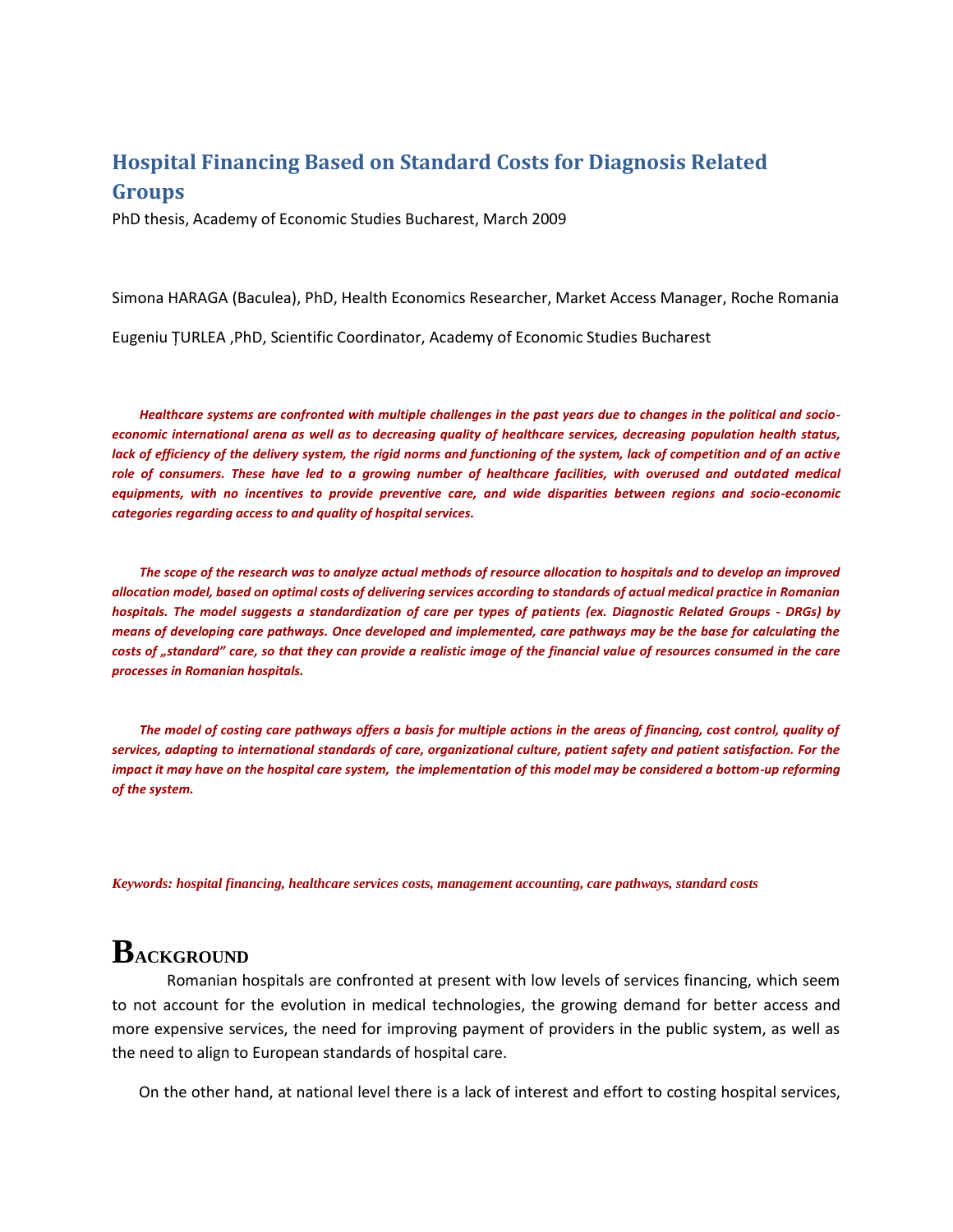and costing studies that have been initiated a few years ago did not generate useful data and results so far that could be used for financing purposes. In the same time, hospital providers did not develop a documented supply of services, with a defined package of care and service pricing, which could help the payer in buying services. In this context, it appears as necessary to create a good liaison between the provider and the payer, by better defining the types of services, the way they are delivered, the quality level, as well as the adequate level of financing.

Usually, in private delivery systems these come first, because the provider needs to know costs before setting prices, whereas in public delivery systems it is not a custom.

In the past 10 years efforts have been made to implement a new hospital financing mechanism based on patient classification in DRGs (Diagnosis Related Groups). In this new mechanism the funds are allocated to hospitals based on type (complexity) and volume of patients treated, and not on physical characteristics of the facilities (such as equipment, no. of beds, no. of personnel etc.), process indicators (such as no. of hospitalization days, optimum length of stay per specialty etc.) or other indicators unrelated to the activity. The mechanisms allows a more transparent and equitable resources allocation among hospitals. The next step to be done in the Romanian hospitals is to ensure payment by performance, including dimensions such as quality of care and patients access. Premises for improving the mechanism were created in 2003, when an extended system of electronic data collection from all hospitals became mandatory.

The classification of patients in diagnosis related groups provided, for the first time in the Romanian healthcare system, a clear and complete image of the complexity of pathology of patients treated. Beginning with 2004, all acute care hospitals are financed based on this mechanism, by using tariffs per weighted case (standard case that is a case adjusted for complexity of care). In this way, hospitals know prospectively how much they are reimbursed for a patient, although they do not know the cost of delivering the care to that patient. On the other hand, the insurance houses know what types of patients they are reimbursing, by means of the contracting process, although they do not know the services actually delivered to the reimbursed patients. At last, patients know what services they are entitled to from public health insurance (at least they should know), although in reality they do not know what services they will actually receive at the point of accessing care.

A common solution to the above stated problems is the standardization of care per types of patients (per DRGs), that is developing care pathways. Once developed and implemented, they can form a base for calculating the costs of "standard" care, offering a realistic image of the financial value of resources consumed in the care processes in Romanian hospitals.

There is a wide range of publications in the literature which describe the process of estimating average costs for healthcare services. However, little has been written on estimating *standard costs* for healthcare services, that is what ought to be incurred by treating a patient in an efficient way, by a well managed clinical team and allowing for all realities including insufficient resources to deliver best care. Knowing the standard cost means knowing the "expected" cost for the provider to deliver care to a patient who belongs to a certain care pathway. And so, for calculating standard costs one has to know first the process of care for the pathology, which is the care pathway.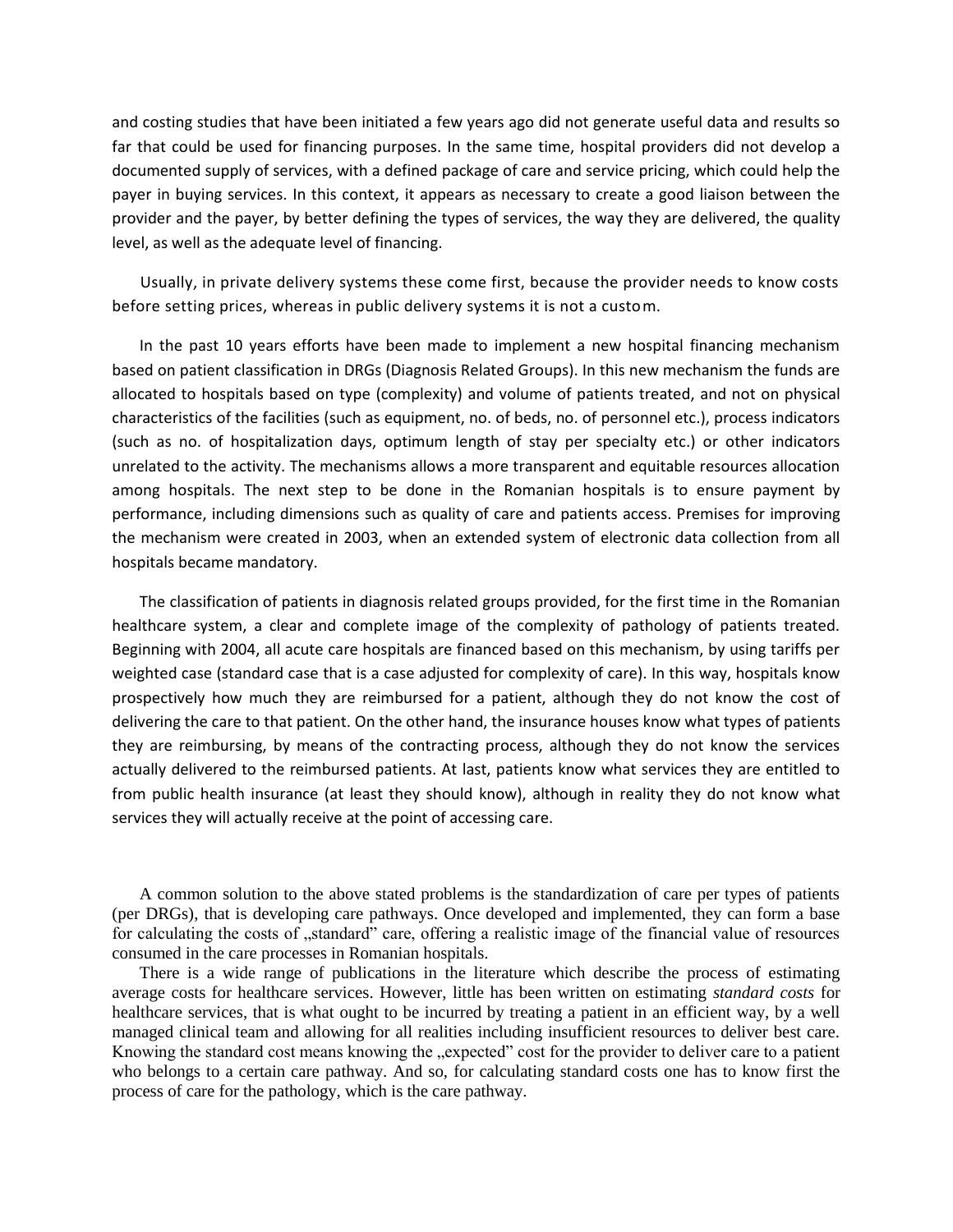In the research we identified new instruments of measuring clinical activity in hospitals (care pathways) and modern accounting methods for costing hospital services. Knowing the cost of delivering services is useful not only to hospitals for efficiency purposes, but also to insurance houses for better adapting the financing levels, and to health authorities who are continuously looking for new sources of financing. In the past years the public-private partnerships became popular in healthcare sector and increased in volume of activity, for example in the areas of procurement of resources and services from private entities. This is common in some countries, like Great Britain, where a number of interventions for acute care with long waiting lists are bought out from private providers or even international ones. Also, these are common in Italy, where the the National Health System purchases services from private clinics, competing with the public ones. In France, an important part of the providers in the public system are private, and the quality of services is similar between private and public organizations. Worth mentioning, in all of these countries the public-private partnerships are state controlled, being governed by strict regulations. Similar to some EU countries, premises for partnerships were created in Romania as well, so that at present there is an important number of private providers (laboratory networks, clinics and more then 10 hospitals) contracting services with the insurance houses for the insured population. In the next years will be interesting to evaluate which are the benefits of public-private partnerships for the healthcare system, since buying out services with public resources from the private providers means in the same time denying resources to public providers. Basically, the future will show if benefits from improving quality of care due to increased competition among providers will overweigh the significant amount of resources exiting the public health system in favor of the private sector.

### **THE RESEARCH**

First part contains a descriptive research and an analytical appraisal of the financing of the healthcare sector, namely hospital services and the costs of healthcare services delivery in the Romanian context. The second part explores new ways of allocating resources to hospitals, building a financing model based on standardized care paths (care pathways per Diagnosis Related Groups) using cost information from Romanian hospital settings.

The research uses as premises the description of actual status of financing the hospital sector, in terms of volume of resources and performances attained, as well as the description of the actual financing mechanism, its peculiarities and opportunities for improvement, comparisons with international models of financing hospital care. These are presented in first two chapters. The third chapter explores the dimension of costs of hospital care, starting with the theoretical approach on costing healthcare services - definitions, techniques, and costing methods, and continuing with identification of the most useful cost information for comparing costs of hospital services with the level of financing of the hospital services. In chapter IV a new approach for costing hospital services is presented, namely the costing based on care pathways for types of patients (DRGs).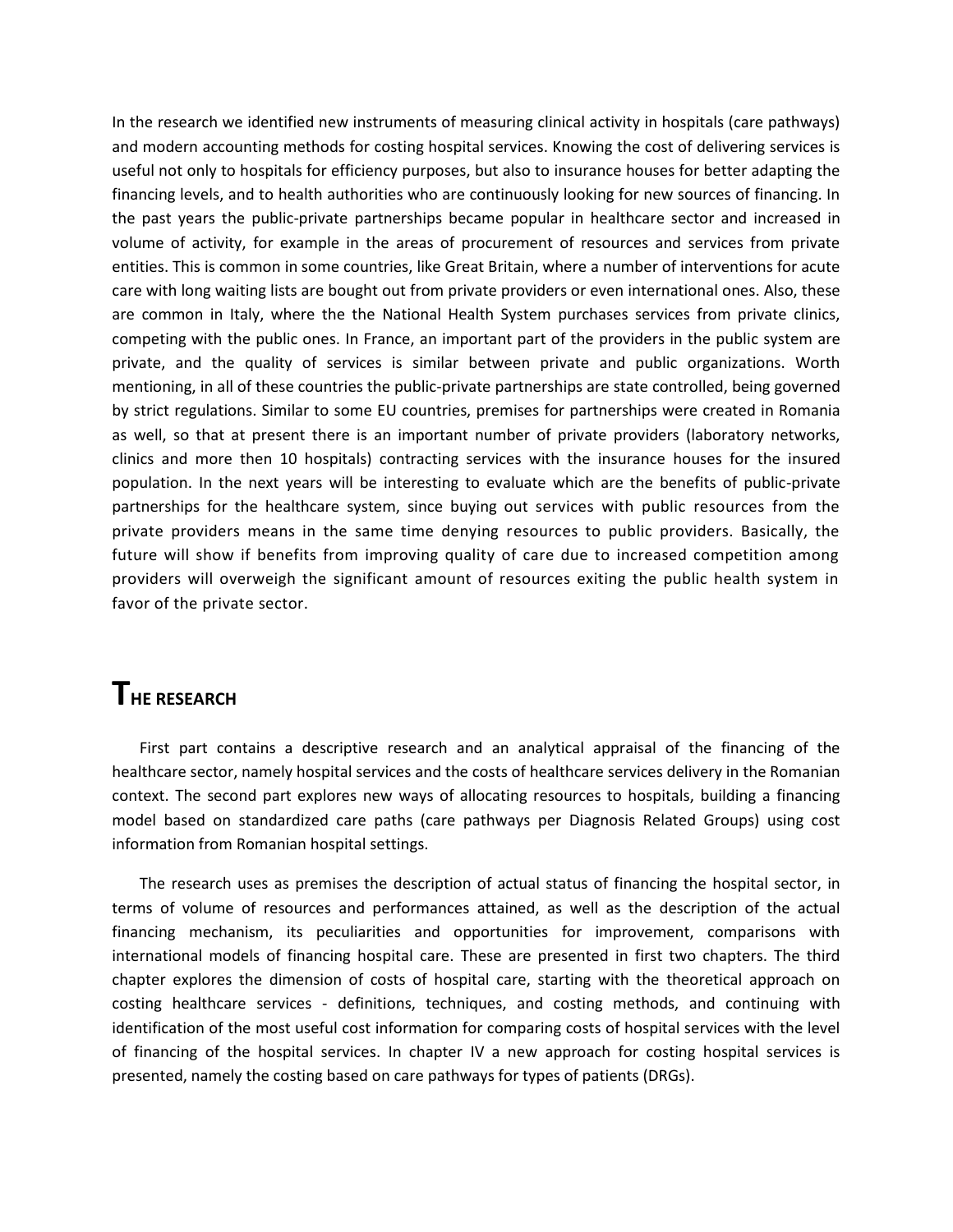This new approach is aimed to provide a model of financing hospitals based on costs per most frequent Diagnostic Related Groups at national level. In chapter V an application of the new approach is presented by studying the standard cost of hospital care delivered to 217 patients with Acute Myocardial Infarction (AMI) based on a care pathway; costs were estimated

using the ABC method. On the other side, a patient costs comparison for 12 DRGs was performed, using two estimation methods: first is the actual level of financing per DRG from the insurance house, and second results from cost data obtained through a costing project in 2005-2006 from 8 hospitals.

Conclusions are presented as points of view on the proposed model and its applicability in the Romanian context of hospital financing and in view of future public-private partnerships inside the healthcare system.

#### **PERSONAL CONTRIBUTION**

The research started with an overview of the healthcare sector resources, and hospital care and a presentation of actual financing methods of hospitals based on Diagnostic Related Groups (DRGs). The scope of research was to identify a new and viable allocation model, which could reflect current medical practice standards in Romanian hospitals, and the necessary levels of financing dedicated to hospital care.

Building such model encompasses the use of new instruments of measuring clinical activity (care pathways) and of modern methods of product/service costing (Activity Based Costing - ABC) in order to estimate a real, standard cost of services delivery.

The model represents a new perspective in costing healthcare services in Romania, its main benefit being that of objectively reflecting the costs of medical practice at current standards of care, as opposed to other estimation methods based on costs from international practice settings or data from individual costing projects.

At national level 10% of the DRGs (51 DRGs) represent the pathology of more than 50% of patients treated in Romanian hospitals.

According to the new model, care pathways for most frequent DRGs in Romania should be developed, so as to reflect actual practice standards, and then costs per care pathways should be estimated using cost data from more hospitals. A case study for Patients with Acute Myocardial Infarction (AMI) is presented as example. Due to complexity of care processes and to the high percentage of indirect (overhead) costs in hospital settings we opted for using the activity-based costing (ABC).

The method is efficient in identifying the non-value-added activities and the inefficiencies in the care processes and helps to better control the costs associated with them. The average cost per DRGs calculated based on similar care pathways in hospitals may become a good proxy for costing future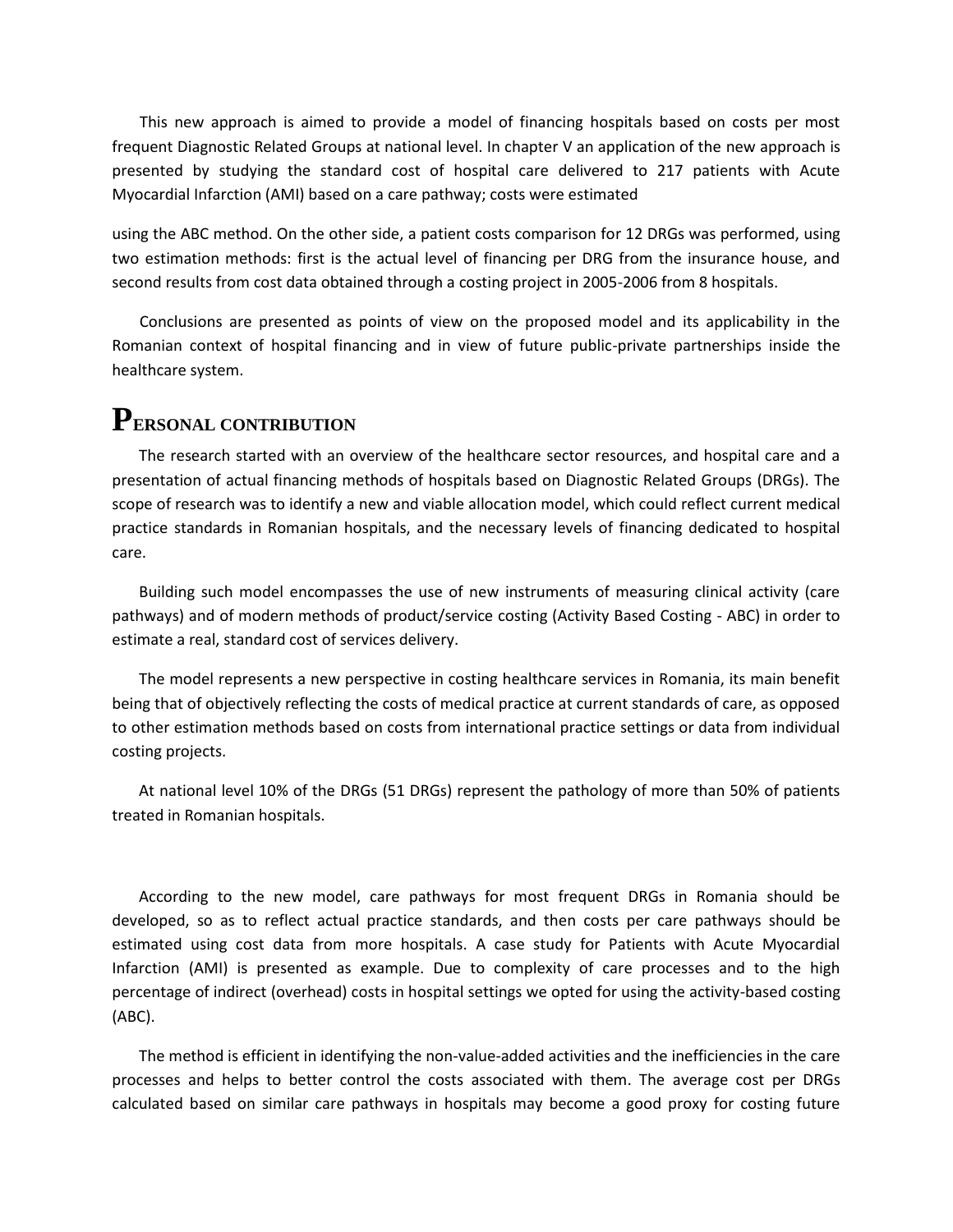cases treated for same pathology, and may be a base for modeling the reimbursement level for those cases.

On the other hand, the research explored the actual situation of hospital services financing, by means of cost analysis per patient classified in 12 DRGs using two methods: first estimation for patient cost is the actual level of financing per DRG from the insurance house, and second estimation results from cost data obtained through a costing project in 2005-2006, for 3.400 discharges from 8 hospitals.

The average costs per each of the 12 DRGs calculated in both methods were compared. Results proved to be very different for almost all DRGs analyzed, with variations of their costs between 4-130% from one method to another. This suggests a lack of correlation between the level of financing per DRG and the costs incurred by hospitals by treating patients classified in those DRGs, as well as differences of costs for same DRGs among hospitals.

# **CONCLUSIONS**

Results of the research reveal the deficiencies of actual financing system and show how this can be improved using real cost data from Romanian hospital setting. The suggested model of financing based on standard costs per type of patients (DRGs) presents a number of important advantages and benefits on more dimensions such as:

1. Identifies the *package of services* for a given diagnosis or type of patient. At present, hospitals treating same type of patients are, methodologically speaking, equally reimbursed (by means of the same tariff per weighted case) by the insurance house, although services actually delivered to patients may be different in volume and/or quality.

2. Identifies *costs of services* per type of patient, which can be used for modeling reimbursement tariffs by the insurance house. Knowing the cost of services also helps in building prices for services contracted with private insurers or other external buyers.

3. Shows the efficiency of hospital activity in the contractual relationship with the insurance house, by comparing revenue per case with the cost per case treated; it helps to identify which services can be subcontracted with other providers (outsourcing) for efficiency gains and indentifies new opportunities for public-private partnerships.

4. Allows for *cost control* and control of organization's performance. Based on information obtained from managerial accounting and costs calculated with ABC method the hospital may identify and develop those services which are profitable, and resize the non-value-added activities.

5. *Reengineering of process flows and clinical management*. The ongoing benchmarking with own standard of care allows for improving care processes, reorganize activities and perform a better clinical management; allows for identification of medical errors and provides a basis for proactively preventing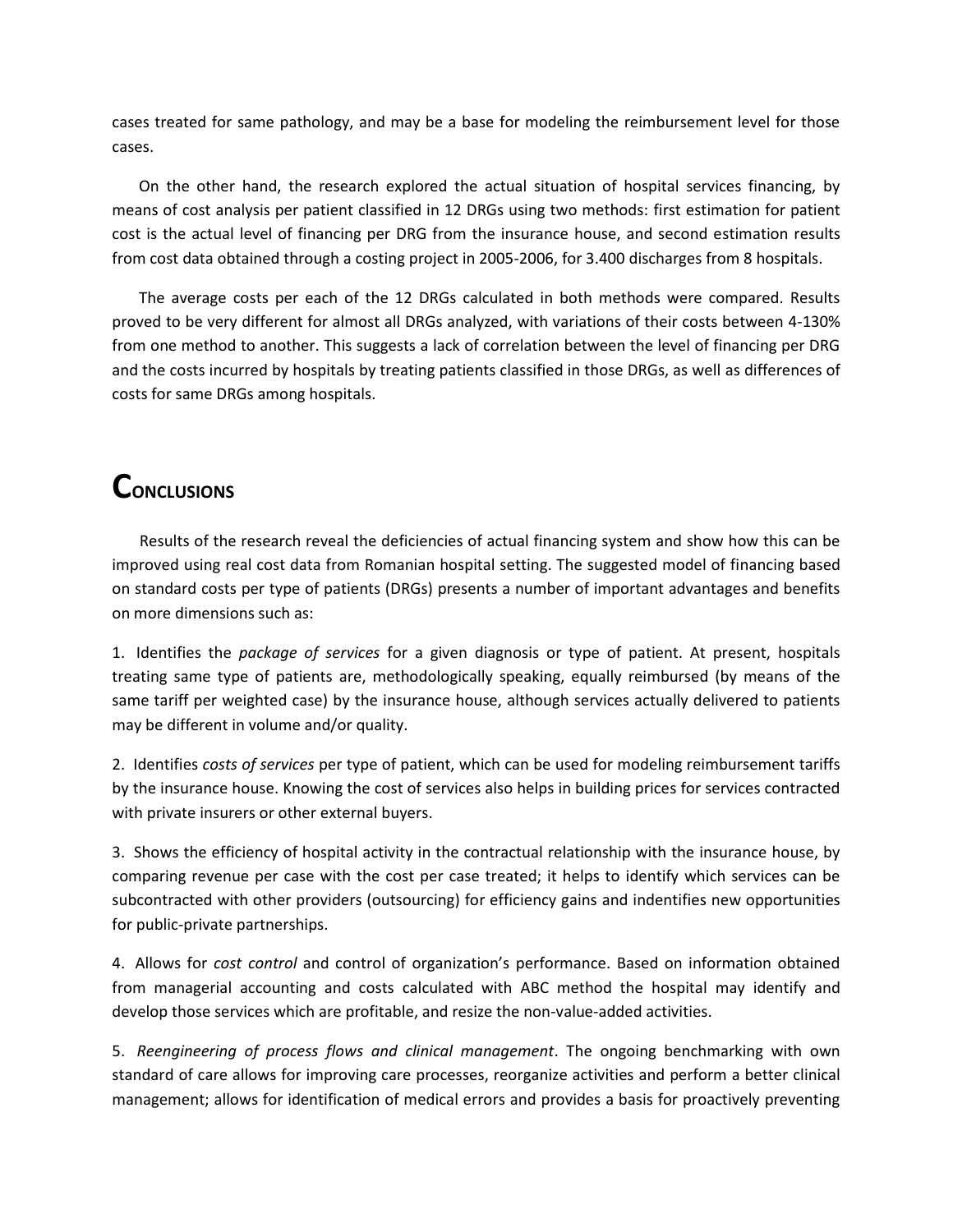them.

6. *Improvement of quality of services and patient satisfaction.* The use of care pathways enhances improvement in quality of care and increases communication among professionals and with patients.

7. Promotes an "*open" organizational culture*. Care pathways utilization creates good premises for improvement of multidisciplinary team work and helps in understanding responsibilities, and in providing integrated care by all personnel involved.

8. *Instrument of internal control.* Since care pathways reflect actual hospital standards in providing care, all variances from agreed standards are documented and discussed among professionals and with the management. Care pathways may be audited by the insurance house once integrated in clinical practice and in the contracts for services delivery.

9. *Protection against malpraxis.* The degree of conformity of clinical practice to the agreed protocol or care pathway may offer protection to clinicians against complaints, and helps them in preserving the standards of care.

10. *Reform of healthcare system from "inside"*. The model offers a basis for multiple actions in the areas of financing, cost control, quality of services, European standards of care, organizational culture, patient safety and patient satisfaction. In Romania we have a system problem, which, according to systems theory ("system problems require system solutions"), should be addressed by concomitant actions in all of the areas mentioned above. There is no single instrument able to provide the right solution to all problems. However, for all reasons here discussed we can start using care pathways.

#### **References**

- **1.** BEAN, J., HUSSEY, L., *Costing and pricing public sector services. Essential skills for the public sector*. HB Publications. London, England, 1996,
- **2.** BOULESCU, M., BÂRNEA, C. *Control financiar intern şi audit intern la entităţile publice*, Editura Economică, Bucureşti, (2004),
- **3.** BROMWICH, M., HONG, C.– *Activity-based costing systems and incremental costs*, Management Accounting research Journal, vol 10; 1:p39-60, (2002),
- **4.** Centrul Naţional pentru Organizarea şi Asigurarea Sistemului Informaţional şi Informatic în Domeniul Sănătăţii (2007) *Anuar de Statistică Sanitară*, Ministerul Sănătăţii, 2006,
- **5.** De LUC, K. *Developing care pathways - the handbook*. Oxford: Radcliffe Medical Press Ltd, (2001),
- **6.** HARAGA, S. *Trade-offs in hospital case-based financing*, a 21a Conferinţă PCS/I Case Mix in a Patient-Oriented System, Ljubljana, ISBN 961-6202-61-8, 2005,
- **7.** HARAGA, S., RADU, P.C. "*Le financement des hôpitaux par Groupes Homogènes de Malades: une solution viable pour 2004*?", prezentare la al XV/lea Congres ALASS, Bucureşti, 2004,
- **8.** HINDLE, D. *Technical aspects of product costing. În Health care financial management*, Courtney M (ed), MacLennan and Petty, (1996),
- **9.** HINDLE, D. *Product costing in Australian hospitals. A background guide to national costing work*, Department of Health and Aged Care, Australia, (1999),
- **10.** HINDLE, D., HARAGA, S., RADU, C.P., YAZBECK, A.M. *What do health professionals think about patient safety*?, Journal of Public Health, Springer Berlin, ISSN 0943-1853 (Print), 1613-2238 (Online), 2007,